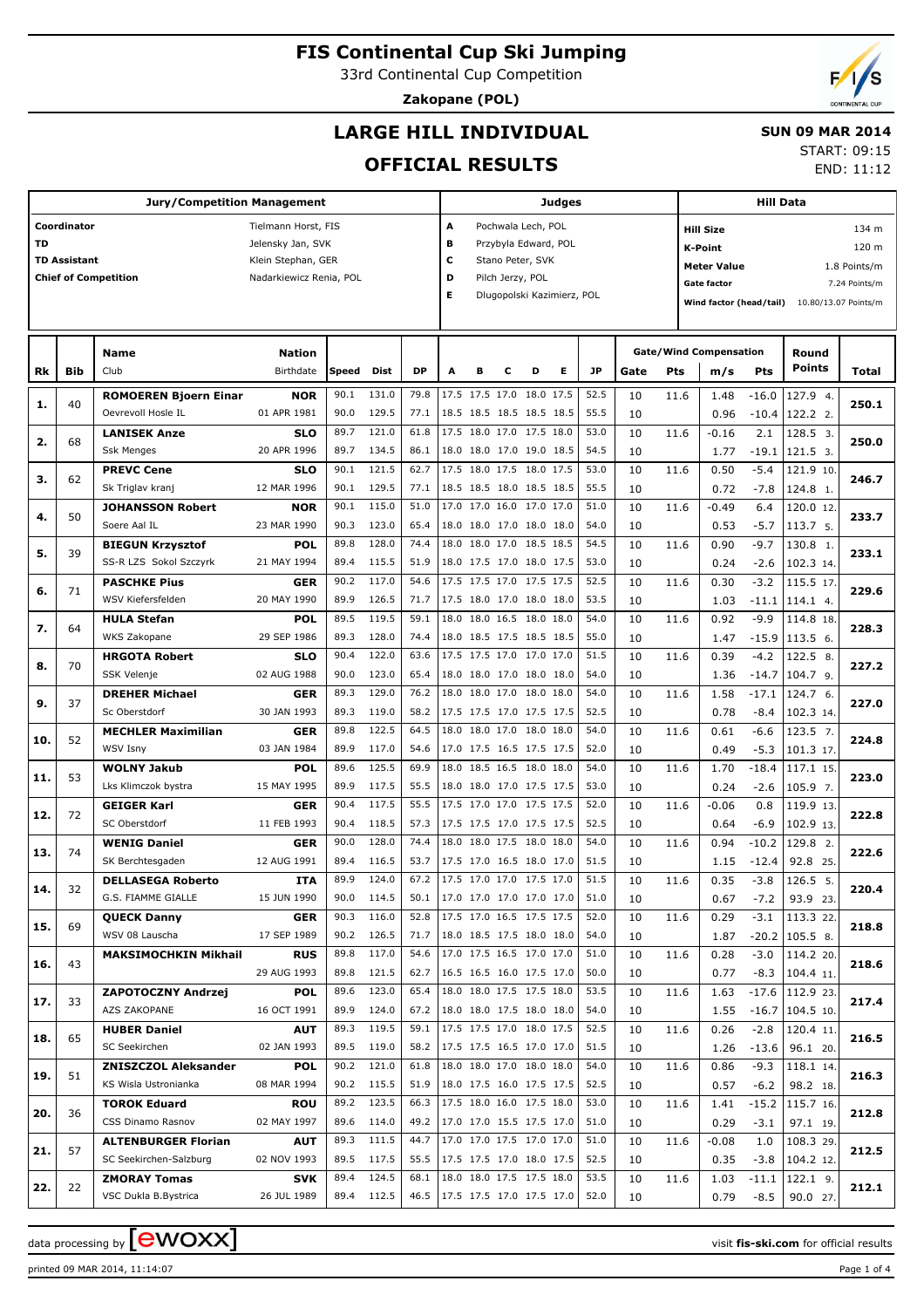33rd Continental Cup Competition

**Zakopane (POL)**

END: 11:12

# **LARGE HILL INDIVIDUAL**

#### **SUN 09 MAR 2014** START: 09:15

## **OFFICIAL RESULTS**

|           |            | <b>Name</b>                       | <b>Nation</b> |        |             |           |   |   |                          |   |                          |           |      |            | <b>Gate/Wind Compensation</b> |         | Round         |              |
|-----------|------------|-----------------------------------|---------------|--------|-------------|-----------|---|---|--------------------------|---|--------------------------|-----------|------|------------|-------------------------------|---------|---------------|--------------|
| <b>Rk</b> | <b>Bib</b> | Club                              | Birthdate     | lSpeed | <b>Dist</b> | <b>DP</b> | A | в | c                        | D | Е                        | <b>JP</b> | Gate | <b>Pts</b> | m/s                           | Pts     | <b>Points</b> | <b>Total</b> |
| 23.       | 61         | <b>HAYBOECK Stefan</b>            | <b>AUT</b>    | 90.5   | 109.0       | 40.2      |   |   | 17.0 17.0 16.5 17.0 17.0 |   |                          | 51.0      | 10   | 11.6       | $-0.40$                       | 5.2     | 108.0 30.     | 209.5        |
|           |            | UVB Hinzenbach                    | 27 AUG 1989   | 90.0   | 122.5       | 64.5      |   |   |                          |   | 17.5 18.0 17.0 18.0 18.0 | 53.5      | 10   |            | 1.53                          | $-16.5$ | 101.5 16.     |              |
| 24.       | 27         | <b>MABBOUX Alexandre</b>          | <b>FRA</b>    | 89.8   | 125.0       | 69.0      |   |   | 17.5 16.5 16.5 17.5 18.0 |   |                          | 51.5      | 10   | 11.6       | 1.68                          | $-18.1$ | 114.0 21.     | 209.3        |
|           |            | Le Grand Bornand                  | 19 SEP 1991   | 89.9   | 117.5       | 55.5      |   |   |                          |   | 17.5 17.5 16.5 17.5 17.5 | 52.5      | 10   |            | 1.18                          | $-12.7$ | 95.3 21.      |              |
| 25.       | 13         | <b>BRESADOLA Davide</b>           | <b>ITA</b>    | 89.0   | 118.0       | 56.4      |   |   | 17.5 17.5 17.0 17.5 17.5 |   |                          | 52.5      | 10   | 11.6       | 0.78                          | $-8.4$  | 112.1 25.     | 206.2        |
|           |            | C.S. ESERCITO                     | 10 SEP 1988   | 89.3   | 114.5       | 50.1      |   |   |                          |   | 17.5 17.0 16.5 17.5 17.0 | 51.5      | 10   |            | 0.69                          | $-7.5$  | 94.1 22.      |              |
| 26.       | 63         | <b>SCHIFFNER Markus</b>           | <b>AUT</b>    | 90.0   | 117.5       | 55.5      |   |   |                          |   | 17.5 17.5 17.0 17.5 17.5 | 52.5      | 10   | 11.6       | 0.84                          | $-9.1$  | 110.5 28.     | 204.3        |
|           |            | UVB Hinzenbach-Oberoesterr        | 05 JUN 1992   | 89.8   | 112.5       | 46.5      |   |   | 17.0 17.0 16.5 17.0 17.0 |   |                          | 51.0      | 10   |            | 0.34                          | $-3.7$  | 93.8 24.      |              |
| 27.       | 17         | <b>CIKL Martin</b>                | <b>CZE</b>    | 89.4   | 127.5       | 73.5      |   |   | 18.0 18.0 17.5 18.0 18.0 |   |                          | 54.0      | 10   | 11.6       | 2.58                          | $-27.9$ | 111.2 27.     | 201.7        |
|           |            | Dukla Liberec                     | 17 AUG 1987   | 89.2   | 113.5       | 48.3      |   |   |                          |   | 17.5 17.5 17.0 17.0 17.0 | 51.5      | 10   |            | 0.86                          | $-9.3$  | 90.5 26.      |              |
| 28.       | 47         | <b>FORFANG Johann Andre</b>       | <b>NOR</b>    | 89.3   | 119.0       | 58.2      |   |   | 17.5 17.5 17.5 17.5 17.5 |   |                          | 52.5      | 10   | 11.6       | 0.89                          | $-9.6$  | 112.7 24.     | 200.5        |
|           |            | Tromsoe Skiklubb                  | 04 JUL 1995   | 89.4   | 114.5       | 50.1      |   |   | 17.0 17.0 16.5 17.5 17.0 |   |                          | 51.0      | 10   |            | 1.23                          | $-13.3$ | 87.8 28.      |              |
| 29.       | 38         | <b>KOT Jakub</b>                  | <b>POL</b>    | 89.1   | 122.5       | 64.5      |   |   | 17.5 17.0 16.5 18.0 18.0 |   |                          | 52.5      | 10   | 11.6       | 1.29                          | $-13.9$ | 114.7 19.     | 196.9        |
|           |            | AZS Zakopane                      | 19 JAN 1990   | 89.2   | 111.0       | 43.8      |   |   | 17.0 17.0 16.5 17.0 17.0 |   |                          | 51.0      | 10   |            | 1.17                          | $-12.6$ | 82.2 30.      |              |
| 30.       | 8          | <b>TROFIMOV Roman- Sergeevicl</b> | <b>RUS</b>    | 89.5   | 115.5       | 51.9      |   |   | 17.0 17.5 17.0 17.5 17.5 |   |                          | 52.0      | 10   | 11.6       | 0.69                          | $-7.5$  | 108.0 30.     | 190.7        |
|           |            | Leninogorsk                       | 19 NOV 1989   | 89.3   | 111.5       | 44.7      |   |   |                          |   | 17.0 17.0 16.0 17.0 17.0 | 51.0      | 10   |            | 1.20                          | $-13.0$ | 82.7 29.      |              |
| 31.       | 28         | <b>RUDA Adam</b>                  | <b>POL</b>    | 89.9   | 121.5       | 62.7      |   |   | 17.5 17.5 17.0 18.0 18.0 |   |                          | 53.0      | 10   | 11.6       | 1.45                          | $-15.7$ | 111.6 26.     | 187.2        |
|           |            | ZTS Zakucie Zagorz                | 18 NOV 1995   | 89.6   | 103.5       | 30.3      |   |   |                          |   | 17.0 16.5 16.0 16.5 16.5 | 49.5      | 10   |            | 0.39                          | $-4.2$  | 75.6 31.      |              |

|     |              | Not qualified for final round                        |                           |      |            |      |                          |  |      |    |      |         |         |       |
|-----|--------------|------------------------------------------------------|---------------------------|------|------------|------|--------------------------|--|------|----|------|---------|---------|-------|
| 32. | 56           | <b>HAUER Joachim</b><br>Bekkelaget SK                | <b>NOR</b><br>02 FEB 1991 | 89.5 | 110.5      | 42.9 | 17.0 17.0 16.0 17.0 17.0 |  | 51.0 | 10 | 11.6 | $-0.15$ | 2.0     | 107.5 |
| 33. | 45           | <b>GRIGOLI Marco</b><br>Alpina St. Moritz            | <b>SUI</b><br>27 APR 1991 | 89.4 | 115.5      | 51.9 | 17.5 17.5 16.5 17.5 17.5 |  | 52.5 | 10 | 11.6 | 0.80    | $-8.6$  | 107.4 |
| 34. | 9            | <b>TATU Robert Valentin</b><br>CS Dinamo             | <b>ROU</b><br>03 JUL 1996 | 88.9 | 124.5      | 68.1 | 17.5 17.5 17.0 17.5 18.0 |  | 52.5 | 10 | 11.6 | 2.33    | $-25.2$ | 107.0 |
| 35. | 25           | <b>MUELLER Lukas</b><br>SV Villach-Kaernten          | <b>AUT</b><br>14 MAR 1992 | 90.0 | 117.5      | 55.5 | 17.5 17.5 16.5 17.5 17.5 |  | 52.5 | 10 | 11.6 | 1.22    | $-13.2$ | 106.4 |
| 36. | 55           | <b>TANDE Daniel-Andre</b><br>Kongsberg IF            | <b>NOR</b><br>24 JAN 1994 |      | 89.8 113.5 | 48.3 | 17.0 17.5 16.5 17.0 17.0 |  | 51.0 | 10 | 11.6 | 0.52    | $-5.6$  | 105.3 |
| 37. | 49           | <b>MEZNAR Mitja</b><br><b>NSK Trzic Trifix</b>       | <b>SLO</b><br>30 JUN 1988 | 90.4 | 105.0      | 33.0 | 16.5 16.5 16.0 16.0 16.5 |  | 49.0 | 10 | 11.6 | $-0.88$ | 11.5    | 105.1 |
| 38. | 46           | <b>LEIHE Stephan</b><br>SC Willingen                 | <b>GER</b><br>05 JAN 1992 |      | 89.6 116.5 | 53.7 | 17.0 17.0 17.0 17.0 17.0 |  | 51.0 | 10 | 11.6 | 1.09    | $-11.8$ | 104.5 |
| 39. | 20           | <b>HOLLAUS Francesco</b>                             | <b>AUT</b><br>16 DEC 1994 |      | 89.3 118.5 | 57.3 | 17.5 17.0 16.5 17.5 17.5 |  | 52.0 | 10 | 11.6 | 1.56    | $-16.8$ | 104.1 |
| 40. | 30           | <b>GLASDER Michael</b><br>Norge Ski Club             | <b>USA</b><br>27 MAR 1989 |      | 89.7 120.0 | 60.0 | 17.5 17.5 17.0 17.0 17.0 |  | 51.5 | 10 | 11.6 | 1.89    | $-20.4$ | 102.7 |
| 41. | 73           | <b>JUSTIN Rok</b><br>SSD Stol Zirovnica              | <b>SLO</b><br>06 APR 1993 |      | 90.0 110.5 | 42.9 | 17.5 17.0 17.0 17.5 17.0 |  | 51.5 | 10 | 11.6 | 0.38    | $-4.1$  | 101.9 |
| 42. | 54           | <b>KLUSEK Bartlomiej</b><br>LKS Klmczok Bystra       | <b>POL</b><br>15 JAN 1993 |      | 89.0 114.0 | 49.2 | 17.5 17.0 16.5 17.5 17.0 |  | 51.5 | 10 | 11.6 | 1.04    | $-11.2$ | 101.1 |
| 43. | $\mathbf{1}$ | <b>KANTYKA Przemyslaw</b><br>Lks Klimczok bystra     | <b>POL</b><br>15 DEC 1996 | 91.0 | 118.5      | 57.3 | 17.5 17.5 16.5 18.0 17.5 |  | 52.5 | 12 |      | 0.92    | $-9.9$  | 99.9  |
| 44. | 66           | <b>POGRAJC Andraz</b><br>SSK Costella Ilirija        | <b>SLO</b><br>26 SEP 1991 | 89.6 | 111.0      | 43.8 | 17.0 17.0 16.5 16.5 17.0 |  | 50.5 | 10 | 11.6 | 0.65    | $-7.0$  | 98.9  |
| 45. | 60           | <b>GREIDERER Simon</b><br>HSV Absam-Bergisel-Tirol   | <b>AUT</b><br>18 JAN 1996 |      | 89.8 110.0 | 42.0 | 17.0 17.0 16.0 17.0 17.0 |  | 51.0 | 10 | 11.6 | 0.54    | $-5.8$  | 98.8  |
| 46. | 42           | <b>SEDLAK Borek</b><br>Dukla Liberec                 | <b>CZE</b><br>15 JUN 1981 |      | 89.6 111.0 | 43.8 | 17.0 17.0 16.5 17.0 17.0 |  | 51.0 | 10 | 11.6 | 0.72    | $-7.8$  | 98.6  |
| 47. | 48           | <b>AIGNER Clemens</b><br>SV Innsbruck-Bergisel-Tirol | <b>AUT</b><br>02 FEB 1993 | 89.9 | 114.5      | 50.1 | 17.0 17.0 17.0 17.5 17.0 |  | 51.0 | 10 | 11.6 | 1.40    | $-15.1$ | 97.6  |

data processing by **CWOXX**  $\blacksquare$  **CWOXX**  $\blacksquare$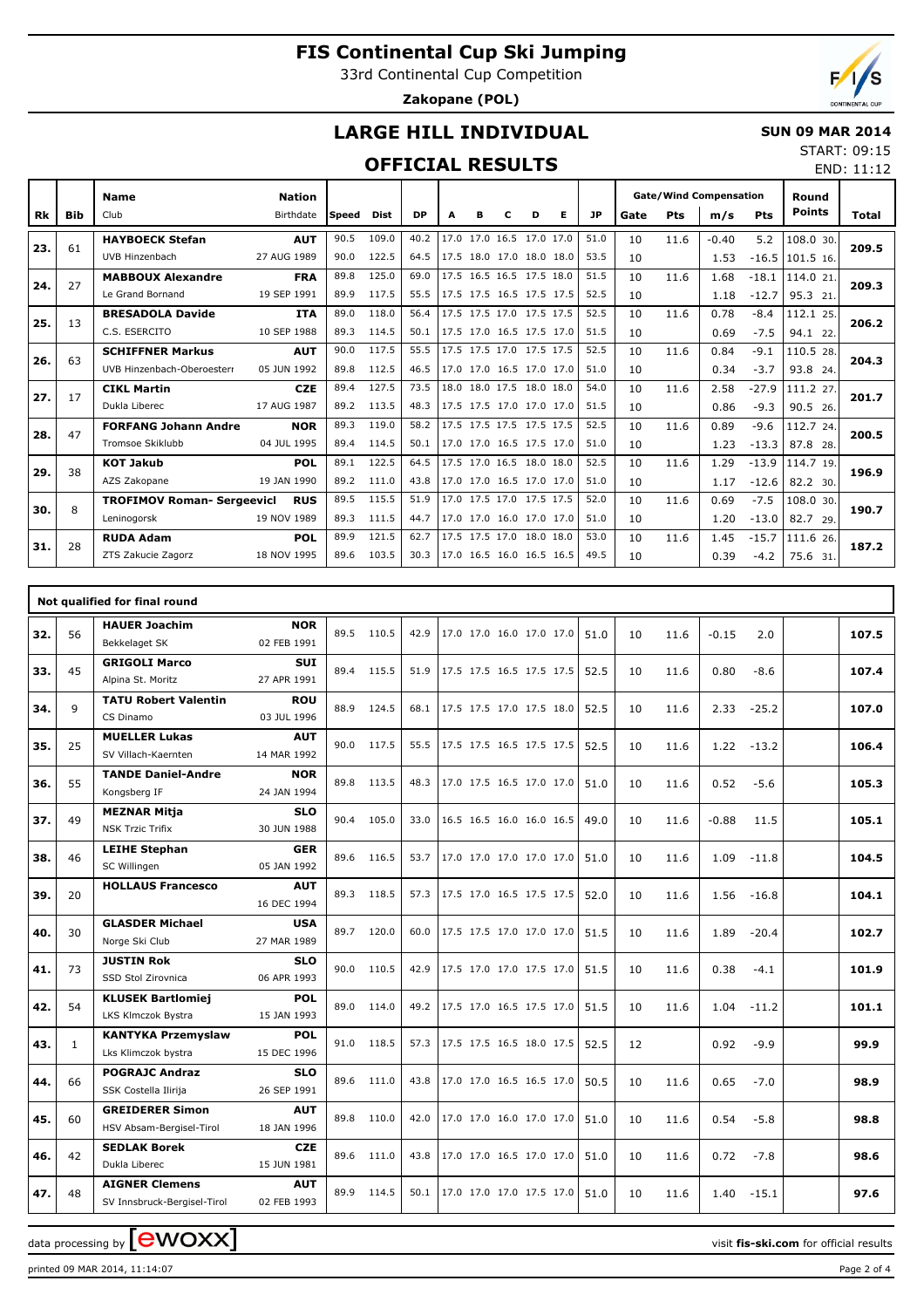33rd Continental Cup Competition

**Zakopane (POL)**



## **LARGE HILL INDIVIDUAL**

### **SUN 09 MAR 2014**

### **OFFICIAL RESULTS**

START: 09:15 END: 11:12

|     |                | <b>Name</b>                    | <b>Nation</b> |            |            |           |                                      |                          |   |   |   |      |      |            | <b>Gate/Wind Compensation</b> |               | Round         |       |
|-----|----------------|--------------------------------|---------------|------------|------------|-----------|--------------------------------------|--------------------------|---|---|---|------|------|------------|-------------------------------|---------------|---------------|-------|
|     |                |                                |               |            |            |           |                                      |                          |   |   |   |      |      |            |                               |               | <b>Points</b> |       |
| Rk  | <b>Bib</b>     | Club                           | Birthdate     | Speed Dist |            | <b>DP</b> | А                                    | в                        | c | D | Е | JP   | Gate | <b>Pts</b> | m/s                           | Pts           |               | Total |
|     |                | <b>SOKOLENKO Konstantin</b>    | <b>KAZ</b>    |            |            |           |                                      |                          |   |   |   |      |      |            |                               |               |               |       |
| 48. | 10             |                                | 09 NOV 1987   |            | 89.3 117.0 | 54.6      |                                      | 17.5 17.5 17.0 17.5 17.5 |   |   |   | 52.5 | 10   | 11.6       | 2.15                          | $-23.2$       |               | 95.5  |
|     |                | <b>MAYLAENDER Jan</b>          | <b>GER</b>    |            |            |           |                                      |                          |   |   |   |      |      |            |                               |               |               |       |
| 49. | 58             |                                | 29 MAR 1992   |            | 89.8 113.5 |           | 48.3   17.0 17.0 16.5 17.5 17.0      |                          |   |   |   | 51.0 | 10   | 11.6       | 1.46                          | $-15.8$       |               | 95.1  |
|     |                | SC Degenfeld                   |               |            |            |           |                                      |                          |   |   |   |      |      |            |                               |               |               |       |
| 50. | 11             | <b>FAIRALL Nicholas</b>        | <b>USA</b>    |            | 89.0 116.0 | 52.8      | 17.0 17.0 16.5 17.0 17.0             |                          |   |   |   | 51.0 | 10   | 11.6       | 1.94                          | $-21.0$       |               | 94.4  |
|     |                | Andover Outing Club            | 06 JUL 1989   |            |            |           |                                      |                          |   |   |   |      |      |            |                               |               |               |       |
|     |                | <b>AALST VAN DER Oldrik</b>    | <b>NED</b>    |            | 89.5 115.0 | 51.0      | 17.0 17.5 16.0 17.0 17.0             |                          |   |   |   |      |      |            |                               |               |               |       |
| 51. | 14             | <b>National Team</b>           | 01 DEC 1995   |            |            |           |                                      |                          |   |   |   | 51.0 | 10   | 11.6       | 1.83                          | -19.8         |               | 93.8  |
|     |                | <b>ZUPANCIC Miran</b>          | <b>SLO</b>    |            |            |           |                                      |                          |   |   |   |      |      |            |                               |               |               |       |
| 52. | 59             | SK Zagorje                     | 11 NOV 1989   |            | 89.0 112.5 | 46.5      | 16.5 16.5 15.5 17.0 16.5             |                          |   |   |   | 49.5 | 10   | 11.6       | 1.31                          | $-14.1$       |               | 93.5  |
|     |                | <b>MORASSI Andrea</b>          | <b>ITA</b>    |            |            |           |                                      |                          |   |   |   |      |      |            |                               |               |               |       |
| 53. | 26             | G.S. FORESTALE                 | 30 AUG 1988   |            | 89.6 109.0 |           | 40.2   17.0 16.5 16.5 17.0 17.0      |                          |   |   |   | 50.5 | 10   | 11.6       | 0.90                          | $-9.7$        |               | 92.6  |
|     |                |                                |               |            |            |           |                                      |                          |   |   |   |      |      |            |                               |               |               |       |
| 54. | 31             | <b>CECON Federico</b>          | ITA           |            | 89.4 107.5 | 37.5      | $17.0$ 16.5 16.5 16.5 16.5           |                          |   |   |   | 49.5 | 10   | 11.6       | 0.63                          | $-6.8$        |               | 91.8  |
|     |                | Cai Monte Iussari              | 11 JUN 1994   |            |            |           |                                      |                          |   |   |   |      |      |            |                               |               |               |       |
| 55. | 35             | <b>EGLOFF Pascal</b>           | <b>SUI</b>    |            | 89.5 111.5 | 44.7      | 17.0 17.0 17.0 17.0 17.0             |                          |   |   |   | 51.0 | 10   | 11.6       | 1.44                          | $-15.6$       |               | 91.7  |
|     |                | Grabserberg                    | 08 AUG 1992   |            |            |           |                                      |                          |   |   |   |      |      |            |                               |               |               |       |
|     |                | <b>MAYER Nicolas</b>           | <b>FRA</b>    |            |            |           |                                      |                          |   |   |   |      |      |            |                               |               |               |       |
| 56. | 21             | Courchevel                     | 06 OCT 1990   |            | 89.5 112.5 | 46.5      |                                      | 16.0 15.0 15.0 15.5 15.5 |   |   |   | 46.0 | 10   | 11.6       | 1.27                          | $-13.7$       |               | 90.4  |
|     |                | <b>MIETUS Grzegorz</b>         | <b>POL</b>    |            |            |           |                                      |                          |   |   |   |      |      |            |                               |               |               |       |
| 57. | 29             | AZS ZAKOPANE                   | 20 FEB 1993   |            | 88.8 114.0 |           | 49.2 17.0 17.5 16.5 17.5 17.5        |                          |   |   |   | 52.0 | 10   | 11.6       | 2.16                          | $-23.3$       |               | 89.5  |
|     |                |                                |               |            |            |           |                                      |                          |   |   |   |      |      |            |                               |               |               |       |
| 58. | 34             | <b>SHUVALOV Alexander</b>      | <b>RUS</b>    | 89.0       | 110.5      | 42.9      | 17.0 16.5 16.0 16.5 17.0             |                          |   |   |   | 50.0 | 10   | 11.6       | 1.54                          | $-16.6$       |               | 87.9  |
|     |                |                                | 30 NOV 1992   |            |            |           |                                      |                          |   |   |   |      |      |            |                               |               |               |       |
| 59. | $\overline{7}$ | <b>ANTONISSEN Lars</b>         | <b>NED</b>    |            | 90.1 108.5 | 39.3      |                                      | 16.0 16.0 16.0 16.5 16.5 |   |   |   | 48.5 | 10   | 11.6       | 1.08                          |               |               | 87.7  |
|     |                | <b>National Team</b>           | 31 JUL 1995   |            |            |           |                                      |                          |   |   |   |      |      |            |                               | $-11.7$       |               |       |
|     |                | <b>SHULAEV Sergey</b>          | <b>RUS</b>    |            |            |           |                                      |                          |   |   |   |      |      |            |                               |               |               |       |
| 60. | 19             |                                | 18 JUN 1996   |            | 89.8 110.0 | 42.0      |                                      | 17.0 17.0 16.5 16.5 17.0 |   |   |   | 50.5 | 10   | 11.6       | 1.76                          | $-19.0$       |               | 85.1  |
|     |                | <b>FRIEDRICH Tomas</b>         | <b>CZE</b>    |            |            |           |                                      |                          |   |   |   |      |      |            |                               |               |               |       |
| 61. | 16             |                                |               | 89.0       | 113.0      | 47.4      |                                      | 17.0 17.0 16.0 17.5 17.0 |   |   |   | 51.0 | 10   | 11.6       | 2.33                          | $-25.2$       |               | 84.8  |
|     |                | SK Jested Liberec              | 02 FEB 1995   |            |            |           |                                      |                          |   |   |   |      |      |            |                               |               |               |       |
| 62. | 2              | GASIENICA-KOTELNICKI Wojci POL |               |            | 89.3 103.0 | 29.4      |                                      | 16.0 16.5 16.0 16.5 16.5 |   |   |   | 49.0 | 10   | 11.6       | 0.72                          | $-7.8$        |               | 82.2  |
|     |                | <b>KS Chocholow</b>            | 14 NOV 1989   |            |            |           |                                      |                          |   |   |   |      |      |            |                               |               |               |       |
| 63. | 3              | <b>KOROLEV Alexey</b>          | <b>KAZ</b>    | 89.8       | 101.0      | 25.8      |                                      | 16.5 16.0 16.5 16.5 16.5 |   |   |   | 49.5 | 10   | 11.6       | 0.68                          | $-7.3$        |               | 79.6  |
|     |                | Dynamo                         | 20 JUN 1987   |            |            |           |                                      |                          |   |   |   |      |      |            |                               |               |               |       |
|     |                | <b>BLEGA Stefan Valentin</b>   | <b>ROU</b>    |            |            |           |                                      |                          |   |   |   |      |      |            |                               |               |               |       |
| 64. | $\overline{4}$ | CSS Brasovia                   | 05 SEP 1998   | 88.9       | 101.0      | 25.8      |                                      | 15.0 15.0 15.0 16.0 15.5 |   |   |   | 45.5 | 10   | 11.6       | 0.39                          | $-4.2$        |               | 78.7  |
|     |                | <b>HOLIK Frantisek</b>         | <b>CZE</b>    |            |            |           |                                      |                          |   |   |   |      |      |            |                               |               |               |       |
| 65. | 15             | Lsk Lomnice nad popelkou       | 23 OCT 1998   |            | 89.1 107.5 | 37.5      | $ 17.0 \t16.5 \t16.5 \t16.5 \t17.0 $ |                          |   |   |   | 50.0 | 10   | 11.6       | 1.90                          | $-20.5$       |               | 78.6  |
|     |                |                                |               |            |            |           |                                      |                          |   |   |   |      |      |            |                               |               |               |       |
| 66. | 12             | <b>BICKNER Kevin</b>           | <b>USA</b>    |            | 88.8 108.5 | 39.3      |                                      | 16.5 16.5 16.0 16.0 17.0 |   |   |   | 49.0 | 10   | 11.6       |                               | $2.04 -22.0$  |               | 77.9  |
|     |                | Norge Ski Club                 | 23 SEP 1996   |            |            |           |                                      |                          |   |   |   |      |      |            |                               |               |               |       |
| 67. | 23             | <b>RUTKOWSKI Lukasz</b>        | <b>POL</b>    |            | 89.0 104.0 | 31.2      |                                      | 17.0 16.5 16.0 16.0 16.5 |   |   |   | 49.0 | 10   | 11.6       |                               | $1.72 - 18.6$ |               | 73.2  |
|     |                | TS Wisla Zakopane              | 22 JAN 1988   |            |            |           |                                      |                          |   |   |   |      |      |            |                               |               |               |       |
|     |                | <b>TUDOR Remus</b>             | <b>ROU</b>    |            |            |           |                                      |                          |   |   |   |      |      |            |                               |               |               |       |
| 68. | 5              | CSU Brasov                     | 17 MAR 1993   | 88.8       | 97.5       | 19.5      |                                      | 15.0 16.0 15.5 15.0 16.0 |   |   |   | 46.5 | 10   | 11.6       | 0.58                          | $-6.3$        |               | 71.3  |
|     |                | <b>LEJA Krzysztof</b>          | <b>POL</b>    |            |            |           |                                      |                          |   |   |   |      |      |            |                               |               |               |       |
| 69. | 24             | AZS ZAKOPANE                   | 21 FEB 1996   |            | 89.5 100.5 | 24.9      |                                      | 16.5 15.5 15.5 15.5 16.5 |   |   |   | 47.5 | 10   | 11.6       |                               | $1.59 - 17.2$ |               | 66.8  |
|     |                |                                |               |            |            |           |                                      |                          |   |   |   |      |      |            |                               |               |               |       |
| 70. | 18             | <b>MYTSKANIUK Yauheny</b>      | <b>BLR</b>    | 89.1       | 88.0       | 2.4       |                                      | 14.0 14.0 14.0 14.0 15.0 |   |   |   | 42.0 | 10   | 11.6       |                               | $1.97 - 21.3$ |               | 34.7  |
|     |                |                                | 25 MAR 1991   |            |            |           |                                      |                          |   |   |   |      |      |            |                               |               |               |       |
| 71. | 44             | <b>KAELIN Pascal</b>           | SUI           | 89.7       | 67.5       | $-34.5$   |                                      | 3.5 3.5 6.0 3.0 4.0      |   |   |   | 11.0 | 10   | 11.6       | 0.60                          | $-6.5$        |               | 18.4  |
|     |                | Einsiedeln                     | 11 JAN 1993   |            |            |           |                                      |                          |   |   |   |      |      |            |                               |               |               |       |

printed 09 MAR 2014, 11:14:07 Page 3 of 4

data processing by **CWOXX**  $\blacksquare$